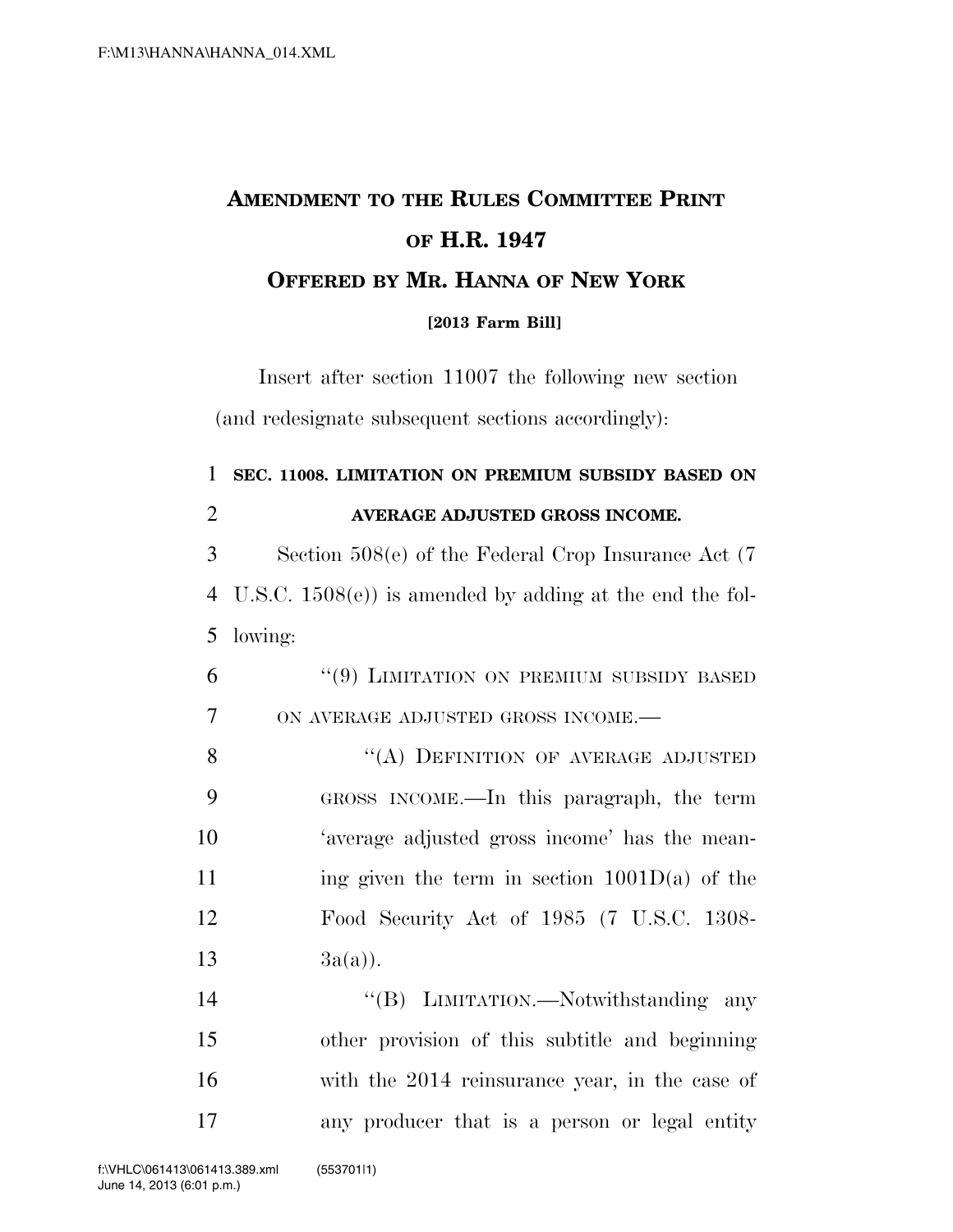| $\mathbf{1}$   | that has an average adjusted gross income in        |
|----------------|-----------------------------------------------------|
| $\overline{2}$ | excess of $$750,000$ based on the most recent       |
| 3              | data available from the Farm Service Agency as      |
| $\overline{4}$ | of the beginning of the reinsurance year, the       |
| 5              | total amount of premium subsidy provided with       |
| 6              | respect to additional coverage under subsection     |
| 7              | $(e)$ , section 508B, or section 508C issued on be- |
| 8              | half of the producer for a reinsurance year shall   |
| 9              | be 15 percentage points less than the premium       |
| 10             | subsidy provided in accordance with this sub-       |
| 11             | section that would otherwise be available for the   |
| 12             | applicable policy, plan of insurance, and cov-      |
| 13             | erage level selected by the producer.               |
| 14             | $\lq\lq$ (C) APPLICATION.—                          |
| 15             | "(i) STUDY.—Not later than 1 year                   |
| 16             | after the date of enactment of this Act, the        |
| 17             | Secretary, in consultation with the Govern-         |
| 18             | ment Accountability Office, shall carry out         |
| 19             | a study to determine the effects of the lim-        |
| 20             | itation described in subparagraph (B) on—           |
| 21             | $\lq\lq$ (I) the overall operations of the          |
| 22             | Federal crop insurance program;                     |
| 23             | $\lq\lq$ (II) the number of producers               |
| 24             | participating in the Federal crop in-               |
| 25             | surance program;                                    |